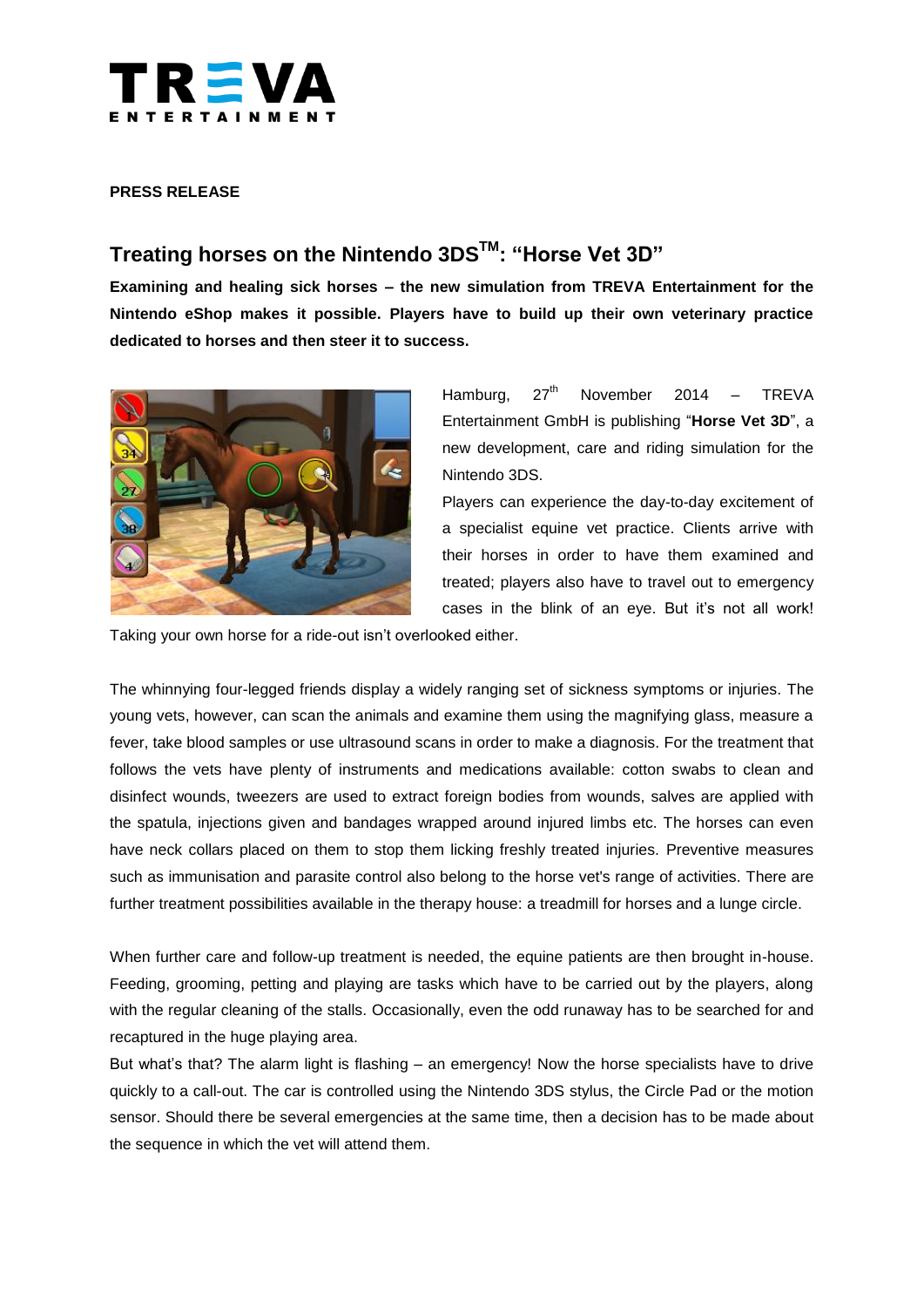

The realistic tilt and movement controls of the Nintendo 3DS also make sure that a ride out on the own horse is always big fun. And for a wild ride over hill and dale, there are several ride-out trails available – and passing horse exams unlocks additional ride-out routes.

The young horse vets have the use of a PDA, a pocket computer, to help them organise their daily routine. This device will tell them about current appointments, diagnoses and their stock levels of animal feed and medications. If their supplies have been used up, they can travel to the nearby town and visit its stores to stock up again. The town is also home to a bank, a training academy and an advertising agency. Visits to these are necessary in order to further expand the practice and to turn it into a real gem. Besides, players can breed cute foals and try their hand at horse trading.

"**Horse Vet 3D**" offers even more Nintendo 3DS features: the junior vets can take a real 3D photo of themselves and use it in the game. Collected Play Coins can be exchanged for game currency.

### **Key Features**

- Fantastic 3D graphics guarantee exciting playing enjoyment in the role of a horse specialist.  $\bullet$
- Players make diagnoses and treat different breeds of horses
- Interactive mini-games such as lunge line training, feeding, petting, playing and more
- Terrific ride-outs with the own horse on numerous riding trails through beautiful landscapes
- Exciting fieldwork attending emergencies
- Realistic gyroscopic control for avatar, mini-games and riding
- Extensive grounds surrounding the practice with house (treatment room, office, living area) stalls for equine patients and own horse, breeding stable and therapy house
- Breeding foals and trading horses
- Capturing runaways in the huge game landscape
- Attractive town with forage merchant, chemist, bank, store, agency, academy
- Comprehensive business component to expand the practice
- 3D Photo feature: players can take a 3D photo of themselves and use it in the game  $\bullet$
- Collected Play Coins can be exchanged for in-game currency

"**Horse Vet 3D**" is available right now for the Nintendo 3DS at € 29.99 in the Nintendo eShop. To visit the virtual marketplace, players should look in 'System Settings' for an 'Access Point' in their locality and then use this to make an Internet connection. The game can then be easily downloaded from any location.

## **Horse Vet 3D**

Target Group: Girls 7+ Price:  $\epsilon$  29.99 PEGI:<br>Publisher:

Platform: Nintendo eShop for Nintendo 3DS™ Genre: 3D Care, Riding and Management Simulation Release: 27th November 2014 **TREVA Entertainment GmbH** Developer: Independent Arts Software Languages: EN, DE, FR, IT, NL